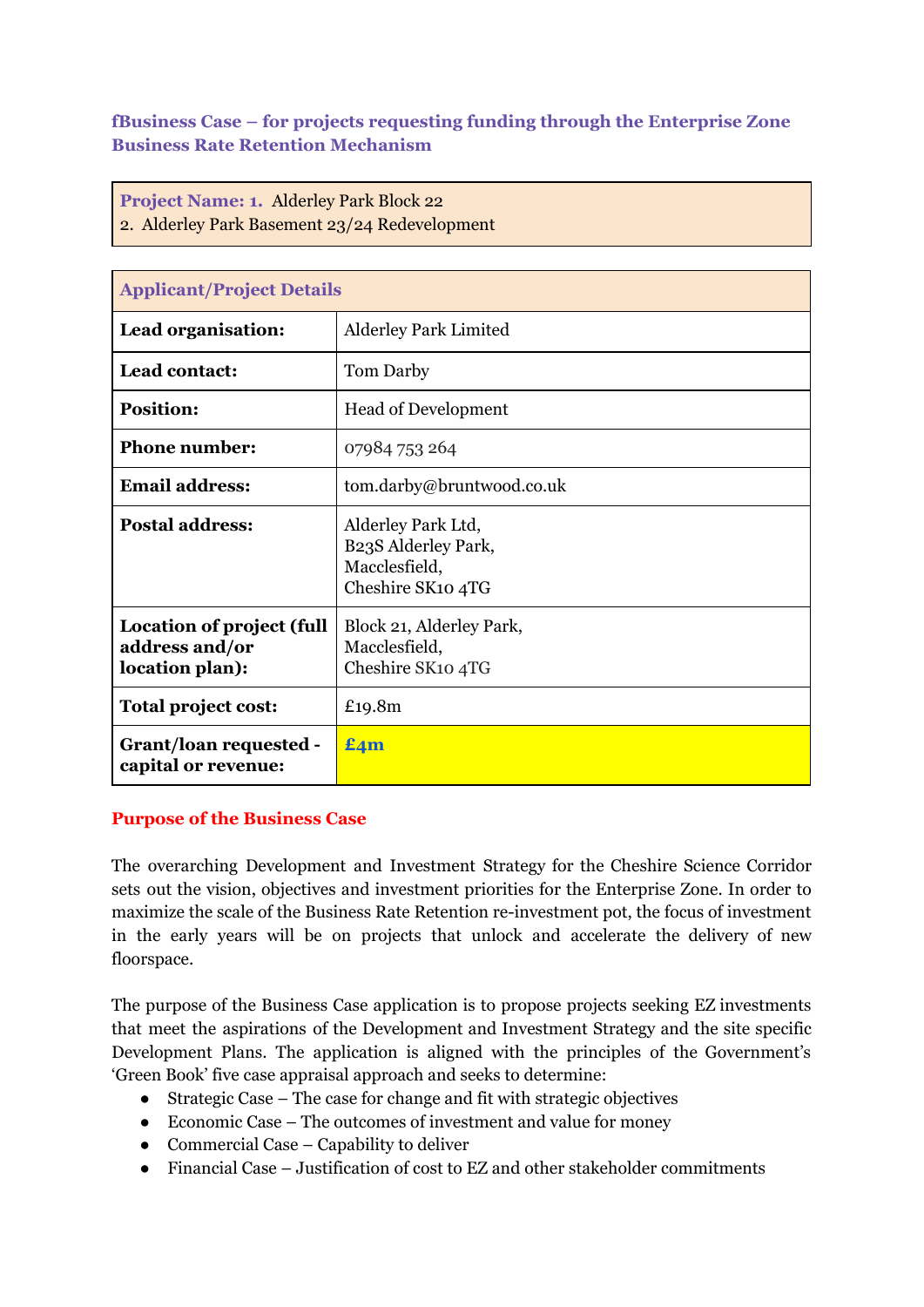● Management Case – Programme and risk management

The Business Case will be assessed by the EZ Board to determine the project's suitability for funding and scale of funding to be offered, if any. Further details as to the process for applications for EZ funding can be found within the Development and Investment Strategy.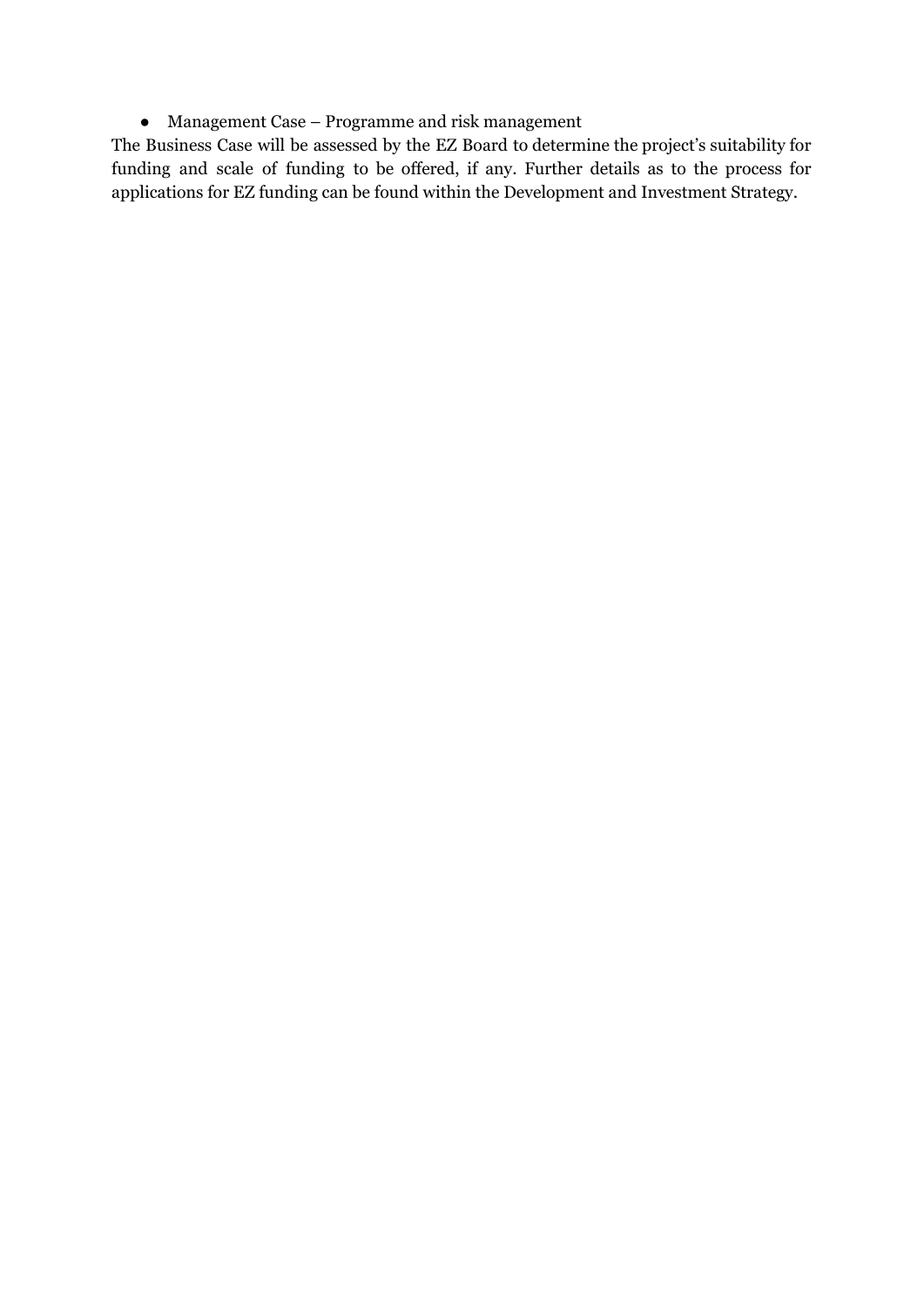### **Part 1 – Strategic Case**

1. Please provide a brief description of the project, including its objectives, key deliverables, the purpose and type of intervention funding being sought (c. 500 words).

As AZ vacate the site, Alderley Park ltd are handed a large amount of space in various conditions and uses of which a limited amount of stock is available to directly pass on to smaller life science occupiers. As AZ are currently decanting significantly slower than expected, it means that higher quality lab and office space is not being handed back in line with original forecasts. Due to the high demand that we are experiencing, compounded with the limited space available, it means that APL are forced to bring forward more complex redevelopment schemes. A lot of the site that has been handed back is either physically inaccessible directly from public realm areas or is in a currently un-lettable state due to either the condition or current use of the space, which in turn sees us moving forward with Block 22 earlier than expected.

The two projects to redevelop Block 22 and Blocks 23 & 24, sees the refurbishment of an ex invivo space to a modern laboratory facility with the capacity to be either chemistry or biology. The initial scope of the project will see a comprehensive strip out of what is currently a heavily cellurised building. Once this is complete, the intention is to fit out Block 22 to an enhanced shell and core to enable future customers to shape their own labs as they see appropriate. Block 23 & 24 would be completed to fully formed labs on a speculative basis.

Completing these separate projects would significantly assist in delivery the objectives for the site, which primarily include assisting in the target of 75,000 sq ft of science lettings per annum. Block 22 will specifically deliver labs & write up space of c. 11,000 sq ft, whilst 23 & 24 will deliver small to medium biology labs from 2,000 sq ft to 5,000 sq ft.

The delivery of this project is contingent of the delivery of a new Multi Storey Car Park and the completion of Royal London House. As the cover note details, with RLG taking occupation there is a significant reduction in the number of available spaces (although there will be upside the CEC in respect of rates). The new multi storey car park will deliver 2,247 spaces and is estimated to generate incremental rates of £0.75m pa. The appraisals for both Blocks 22 and 23/24 refurbishments assume a £4m EZ contribution towards the scheme cost (including an element allocated against the infrastructure cost). Without the car park, it is unlikely that the proposed schemes can be delivered successfully.

The proposal is for a tranche of Enterprise Zone funding to be applied to the project to bridge the gap to the minimum return required to enable private sector investment to proceed. We propose to structure the public sector investment on a recyclable basis. Specifically, the existing blocks currently have limited rateable value and we anticipate that once the project concludes , with the estimated annual rates to be c. £1.3m - this income is entirely incremental and can be further reinvested by the LEP once any associated funding costs are met. Rates are obliged to be paid by either the ultimate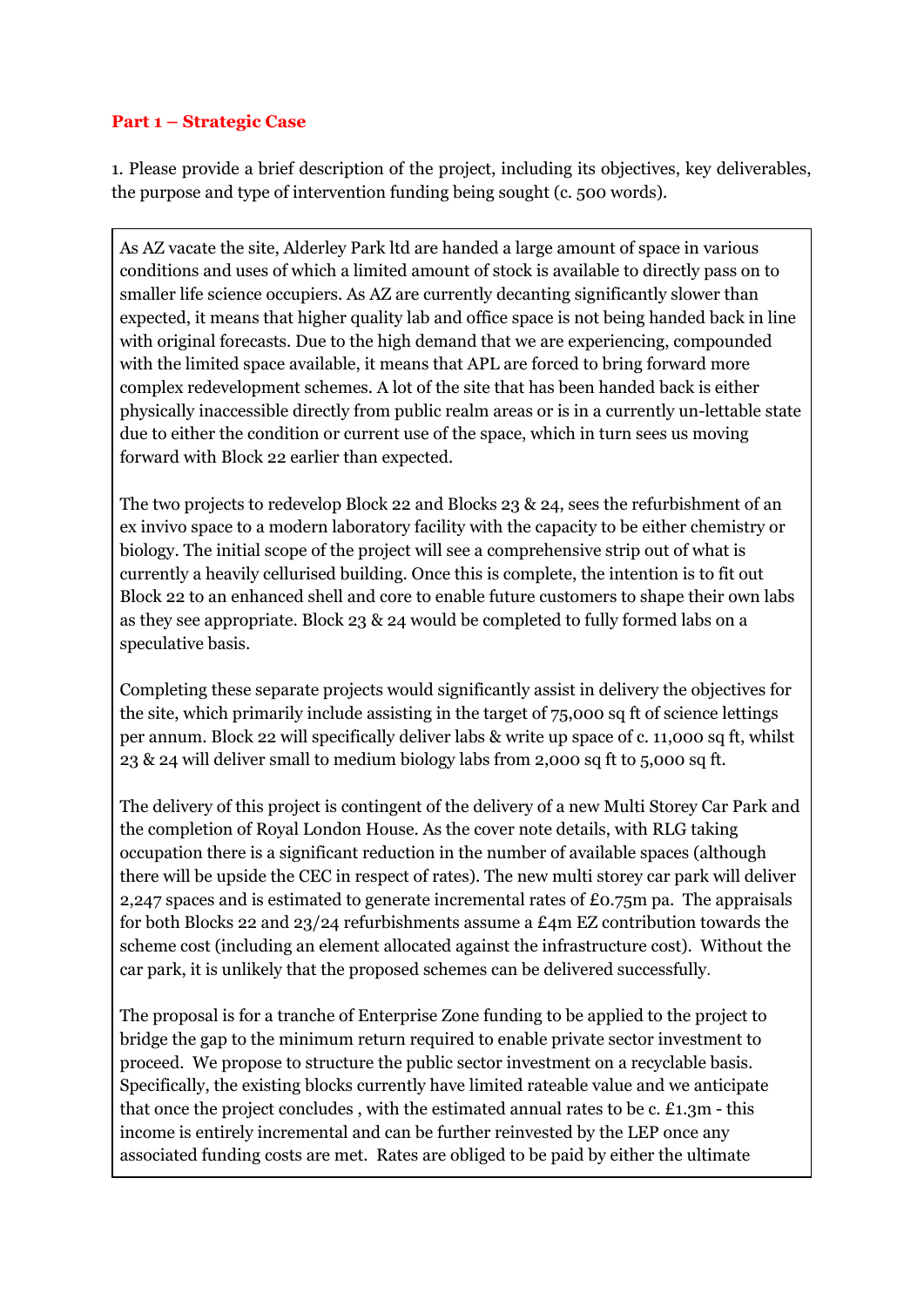tenants or the developer and as such, there is a high degree of certainty that the income will revert to the public sector over a period of time once the project is complete.

Originally the project costs were to be funded through a combination of Bruntwood equity and existing senior debt facilities. Unfortunately however, the high cost of repurposing the space means the scheme currently does not deliver a sufficient level of return to justify proceeding with the investment and the requirement for EZ grant funding is required.

This project will also assist with a number of CES EZ Development and Investment Strategy, such as providing opportunities for highly skilled workers, creating an attractive hub for these workers to base themselves in a high quality rural area.

Another fundamental aspect is the provision of a place to do business and to grow a business given the number of people, jobs and opportunities on site. Innovation is a key strategy of the site which again ties in.

2. Please provide detail as to how this project will contribute to achieving the aspirations for the Cheshire Science Corridor as established within the overarching Development and Investment Strategy and for your site as set out within your site specific Development Plan. In particular in terms of supporting (c.500 words):

- Vision
- Strategic objectives
- Target sectors
- Priorities for investment

The vision for Alderley Park within the Cheshire Science Corridor is that of a hub for the life science economy with a variety of occupiers co-locating across the park employing the significant human resource across the heavily and specially invested site.

The aspiration for the future of the site is to create a pioneering life science ecosystem & community leveraged on a range of occupiers and space (both laboratory and office) that will enable the entire park to flourish.

Developing both Blocks 22 & Blocks 23 & 24 directly assists in facilitating this by creating high end commercial space not currently available on the site.

In turn this directly assists with the ambitions of CSC Plan in terms of jobs numbers, with Block 22 creating an additional 500 and Blocks 23 & 24 creating an additional 250. It is also to envisage to attract new businesses, with Block 22 attracting around 10 and Blocks 23 & 24 attracting 20. With CSC forecasting 500 by 2030 which assists in continuing with the aspirational GVA per head created.

This project also ties in with the vision for Alderley Park to become a life science hub. It will provide unique opportunities for highly skilled workers that simply aren't available due to the bespoke nature of the facilities.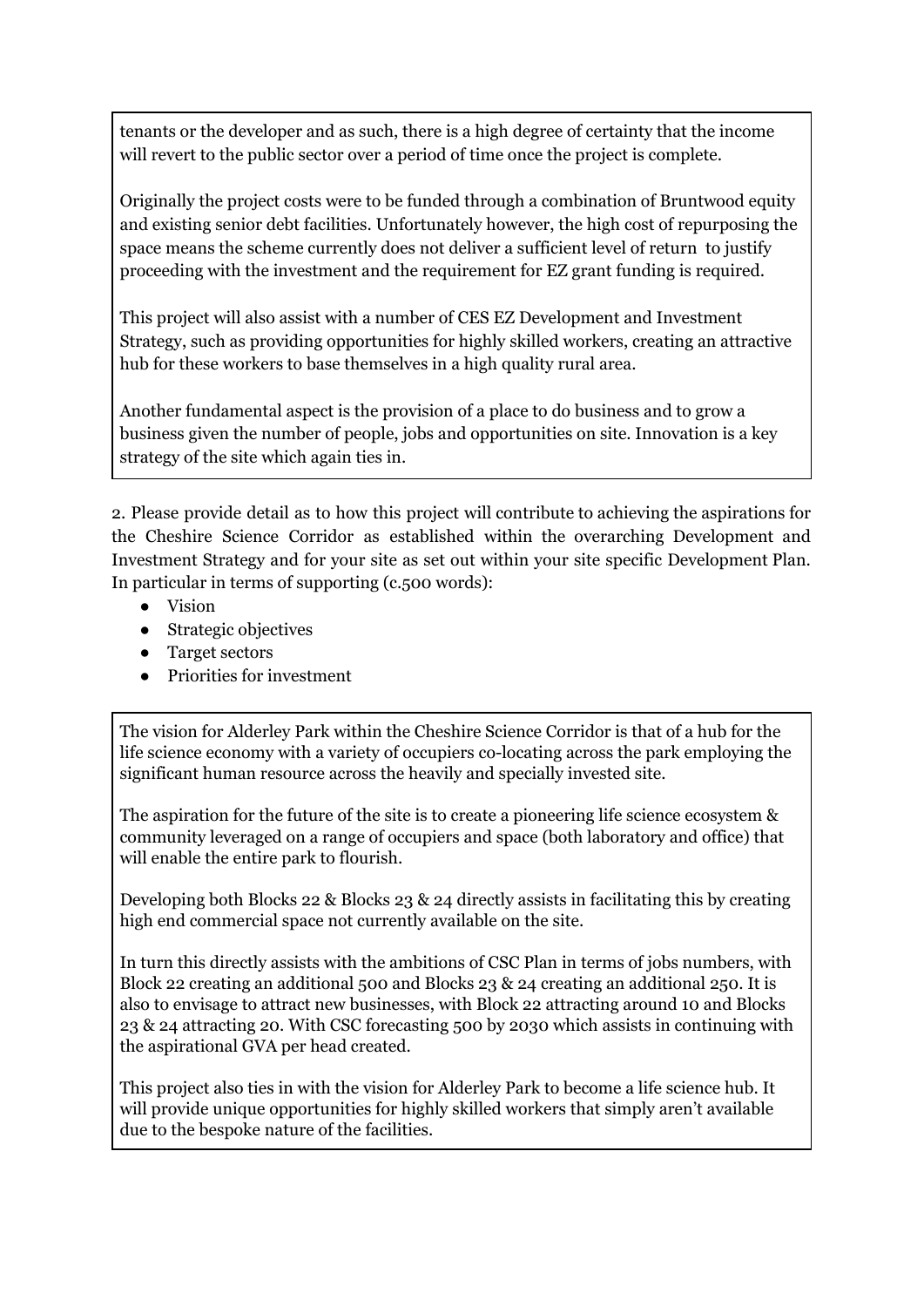3. Which other local and national strategies will the project contribute to and how? E.g. Cheshire & Warrington Strategic Economic Plan (SEP); Industrial Strategy; Local Strategic Policy etc. (c.300 words)

At a national level life sciences is one of five sectors prioritised in the government's Industrial Strategy for accelerated expansion, and locally the Cheshire Science Corridor identifies Alderley Park as a centre of excellence for this sector. The strategy is centred upon building an ecosystem that allows start up businesses (including university spin outs), established SMEs and overseas investors to rapidly scale up their operations. This is achieved through provision of the physical infrastructure, skilled talent pool and patient capital funding sources.

Developing both Blocks 22 & 23 & 24 will contribute directly to SEP's targets in terms of added GVA (Block 22 at £45m of the anticipated £50bn with Block 23 & 24 at £25m<sup>\*</sup>, and 500 and 250 jobs of the required 120,000 by 2040, from Blocks 22 & 23 & 24 respectively). Both these schemes also will contribute to the wider ambition of the SEP, broadening the labour catchment by housing a diverse range companies and skilled workers, improving the quality of the built environment and giving businesses easy access to markets and opportunities.

## (1) *https://www.ons.gov.uk/economy/grossvalueaddedgva/datasets/nominalandreal regionalgrossvalueaddedbalancedbyindustry*

4. Please provide evidence of the market need or demand for the project (c. 200 words).

This project will directly provide space as required by the vision outlined above. Occupiers that require small, medium and large biology or chemistry labs and associated write up space from 2,000 to 5,000 sq ft to 10,000 sq ft will be catered for. Block 22 will provide floorplates of circa 10,000 sq ft for larger companies that require significant lab and write up space. Block 23 & 24 will provide lab and write up space for small to medium companies from 2,000 to 5,000 sq ft.

Unfortunately due to the unforeseen issue of receiving space back later than originally anticipated from AZ, we are now forced to push on with more complex and demanding schemes, and as such occupiers requiring these range of suite sizes are currently either being turned away or directed into unsuitable space. It is considered that due to the large amount of demand around this area and existing facilities on-site, the instigation of this project through closing the funding gap will quickly be met with letting of the space.

Please see attached list of enquiries which demonstrates the current demand for the site.

5. What is the rationale for intervention by the Enterprise Zone? What barriers/problems will the project address (e.g. market failure) and/or the opportunities it will unlock? (c. 200 words)

As noted previously, the rationale for intervention by the EZ is to unlock each of the schemes to progress in assisting delivering commercial space which does not currently exist and which would not come forward in the proposed timescales without public sector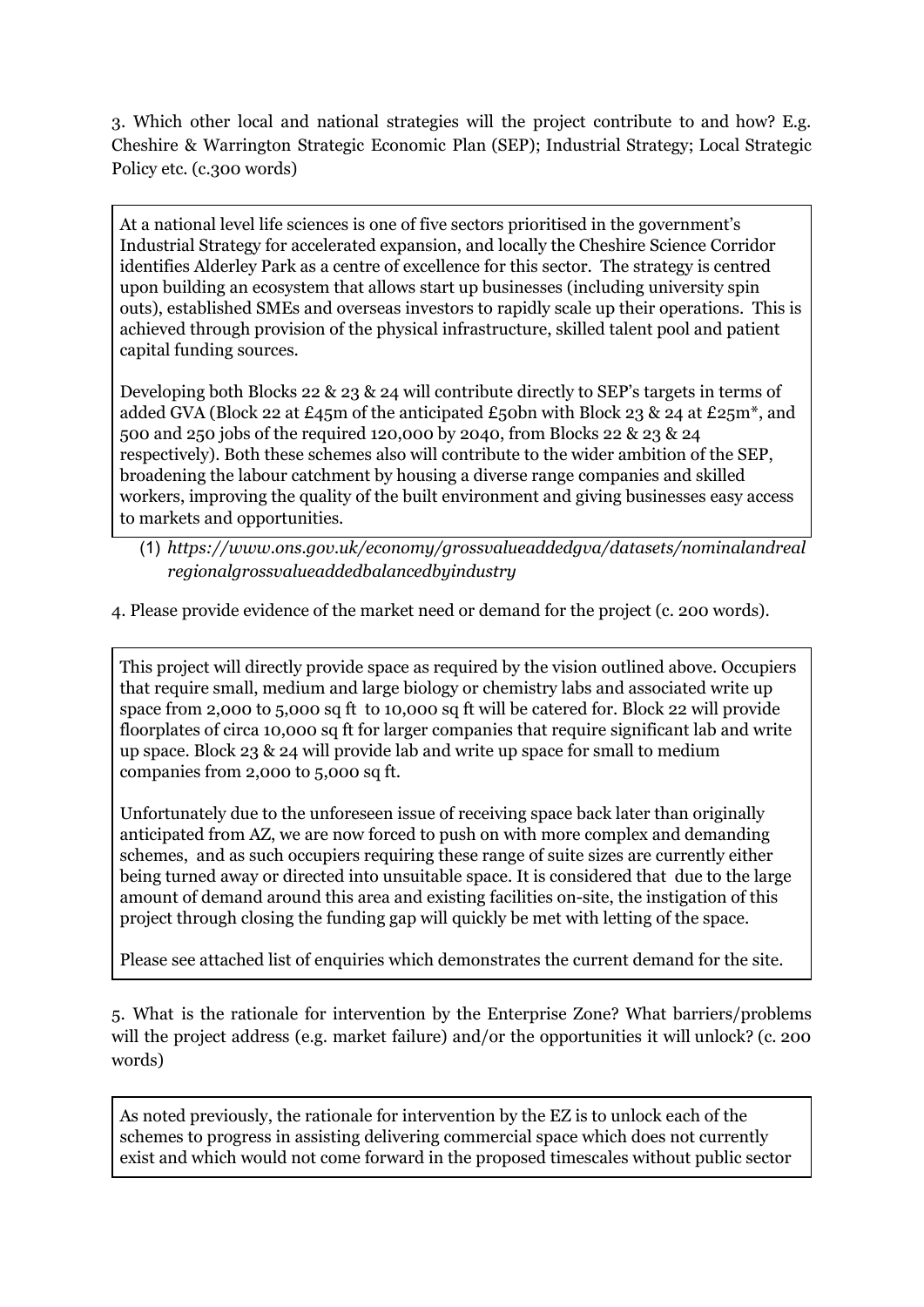intervention since both of the appraisals are not commercially viable. We have taken in new businesses as well as assisting in expanding space for existing businesses customers located in the park. These have ranged from small and medium companies to larger companies taking up a range of space, both office, lab and write up. The limiting factor here is the supply; whilst we have interest from these companies and a desire to bring these in, the quality of the existing space makes it difficult to attract new companies to agreeing deals.

Once each scheme has been delivered, the investments will attract new businesses that cannot currently utilise the facilities at the park. This investment will also enable the expansion of occupiers that are already located here.

The commercial gap between the project costs and value is due to both the high refurbishment costs and the requirements of the proposed occupiers leads to a viability gap which can be bridged by EZ funding.

Following this we will likely see the creation of a number of short term jobs (construction), c 331 (a 66:33 split between projects), and long term (occupiers/services/amenity) c. 750, whilst also unlocking c. £25m worth of additional investment. It is considered that the EZ intervention equates to c. £5k job across each of the schemes.

\*job creation assumed at 1 per 120 sq ft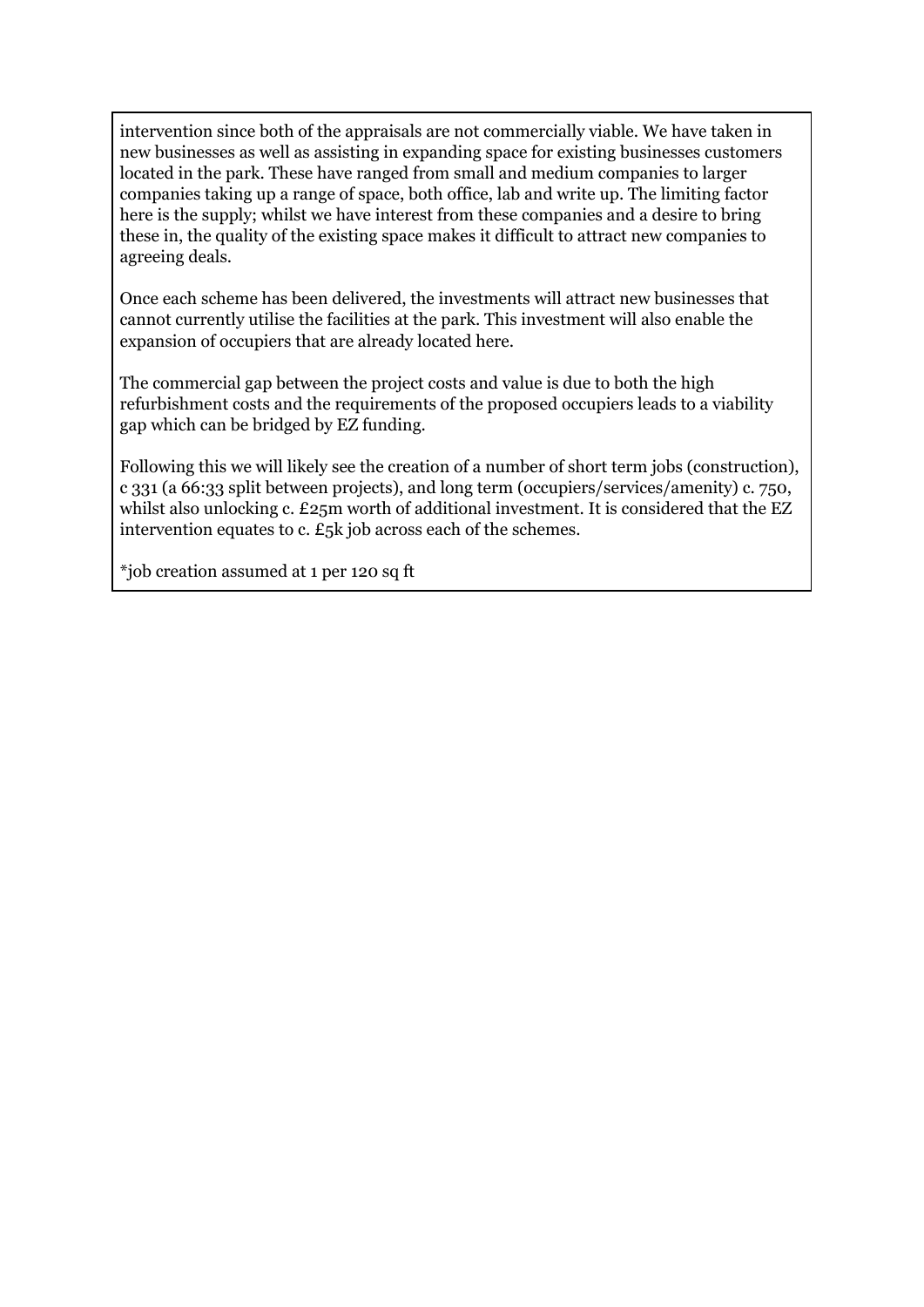### **Part 2 – Economic Case**

6. What are the main direct and indirect quantitative outputs that the project is expected to generate? Please populate the table below by financial year, adding additional rows as appropriate.

| <b>Expected Tangible</b><br><b>Outputs</b> | <b>Direct</b><br>or<br><b>Indire</b><br>ct | 2017/<br>18 | 2018<br>/19              | 2020/<br>21 | 2021<br>/22     | 202<br>2/<br>23 | <b>Futur</b><br>$\mathbf e$<br><b>Years</b> | <b>Total</b> |
|--------------------------------------------|--------------------------------------------|-------------|--------------------------|-------------|-----------------|-----------------|---------------------------------------------|--------------|
| Floorspace created (sq<br>m)               |                                            |             |                          |             |                 |                 |                                             |              |
| Floorspace refurbished<br>$\text{(sq m)}$  |                                            |             |                          | 5,667       | 3,344           |                 |                                             | 9,011        |
| <b>Brownfield land</b><br>reclaimed (Ha)   |                                            |             |                          |             |                 |                 |                                             |              |
| <b>Businesses</b><br>accommodated (no.)    |                                            |             | $\overline{\phantom{a}}$ | 15-30       | cont.           | cont.           |                                             | $C. 15 - 30$ |
| <b>Business rates retained</b><br>(E)      |                                            |             |                          | £1,05m      | £250<br>$\bf k$ |                 |                                             | £1.3m        |
| $Jobs(FTE) - direct$                       |                                            |             | $\blacksquare$           | 750         | cont            | cont            |                                             |              |
| $Jobs$ (FTE) – indirect                    |                                            |             | $\overline{\phantom{a}}$ | $\mathbf X$ | $\mathbf X$     | $\mathbf X$     | $\mathbf X$                                 | $\mathbf X$  |
| $Jobs (FTE) -$<br>construction             |                                            |             | $\overline{\phantom{a}}$ | 331         |                 |                 |                                             | 331          |
| Economic activity<br>(GVA)                 |                                            |             | $\overline{\phantom{a}}$ | £80m        | cont.           | cont.           | $\overline{\phantom{m}}$                    | £80m         |
| Other e.g. new road<br>created (m)         |                                            |             |                          |             |                 |                 |                                             |              |

\**https://www.ons.gov.uk/economy/grossvalueaddedgva/datasets/nominalandrealregion algrossvalueaddedbalancedbyindustry*

<http://www.871candwep.co.uk/about-us/key-statistics/>

\*\* calculated at 16.6 construction jobs per £1m (HCA Guiadance)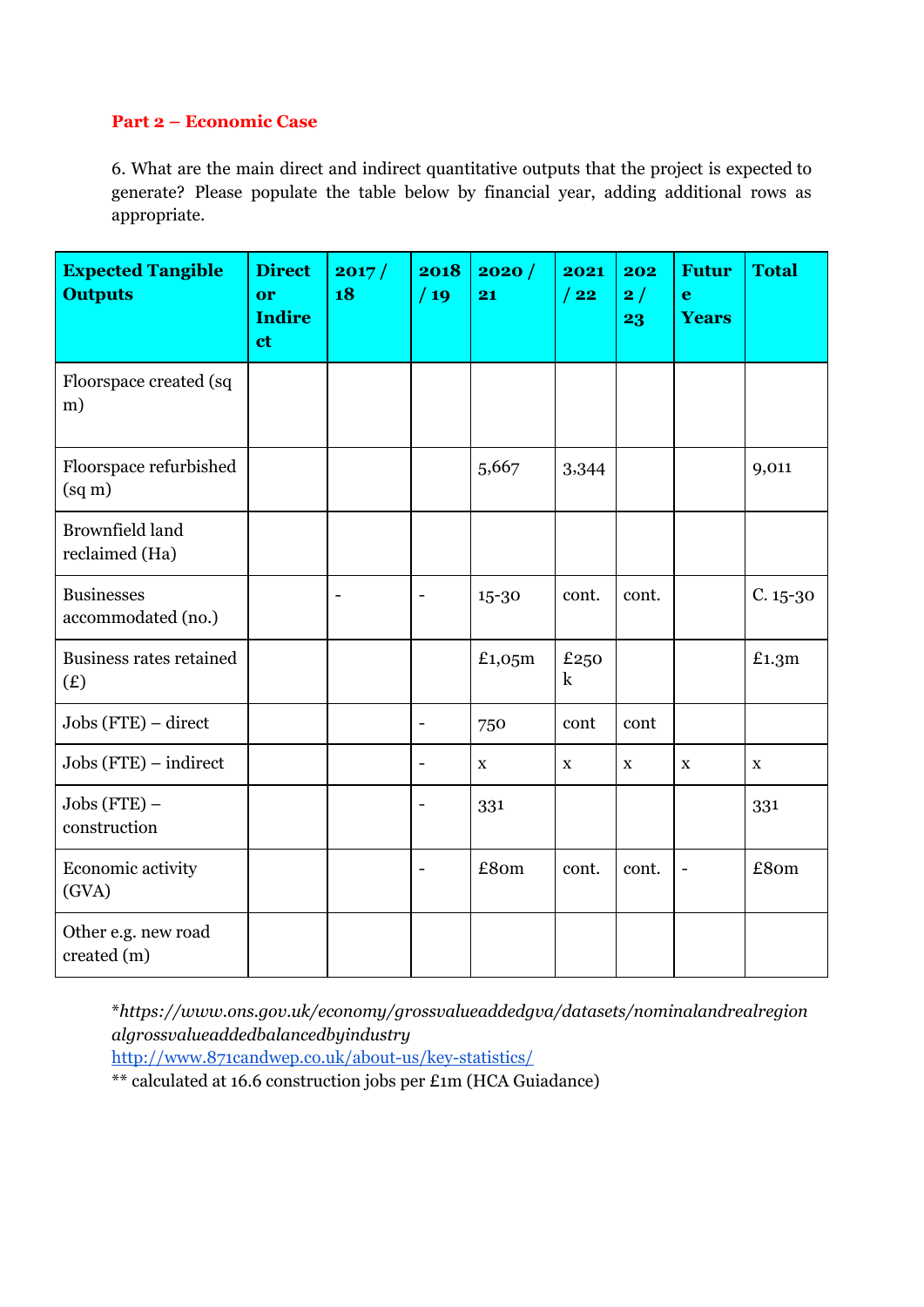7. Generating additional Business Rate Revenue is the short-term priority for the Enterprise Zone. Please expand upon how the rates retained have been estimated, including calculations and assumptions (c.150 words)

Block 22 already has a separate assessment based on storage values of £130k rateable value, however the proposed refurbishment plans could lead to an incremental increase in rates of £120k pa forecast . This would likely increase at the next ratings listing (due in 2021) where the tonal value may increase to  $cE17$  psf which would deliver incremental rates of £0.4m.

Payments of the rates would commence from early 2021 based on a 12 month build programme currently assumed to commence in early 2020. Similar to Glasshouse however, we would be willing to commit to a start date within 12 months should the funding be approved.

Car parks - incremental rates of  $£750k$  pa with the new multi storey car park build programme currently scheduled for June 2019 to September 2020.

Royal London House occupation and extension will lead to incremental rates of £200k pa from summer 2020.

There are no material incremental rates assumed from Block 23/24 as these have already been reflected in the most recent ratings list as labs at c. £13 psf. The uplift post PC (est April 2020) is not as significant as on a new build such as Glasshouse although the additional £4 would likely generate c70k of annual incremental rates once incorporated into the listings.

In total, this would lead to £1.3m of new rates generated, which would demonstrate a payback of 3 years.

8. Are there any other wider benefits (including social, environmental and temporary effects) that the project will generate? (c. 200 words)

There will be an increase in the number of jobs brought into the Park and local area both in the long term via both businesses moving to the area and creation of new businesses, as well as the short term job creation in the construction timeline.

Whilst difficult to quantify, it is likely that opening up access to / from the facility to the wider site will foster innovation and collaboration between companies which contributes to the wider strategy and success of the business plan. This in turn will assist with developing skill sets of a wide degree of workers.

It is estimated that the creation of the space would create around 101 local construction jobs across the two schemes (using local & regional contractors) which will eventually lead to the creation of around 750 long term jobs (c. 500 for 22 and 250 for 23/24) that will utilise the space. This in turn will require a number of additional jobs to provide services and amenity.

As mentioned previously, the EZ funding would equate to c. £5k per job.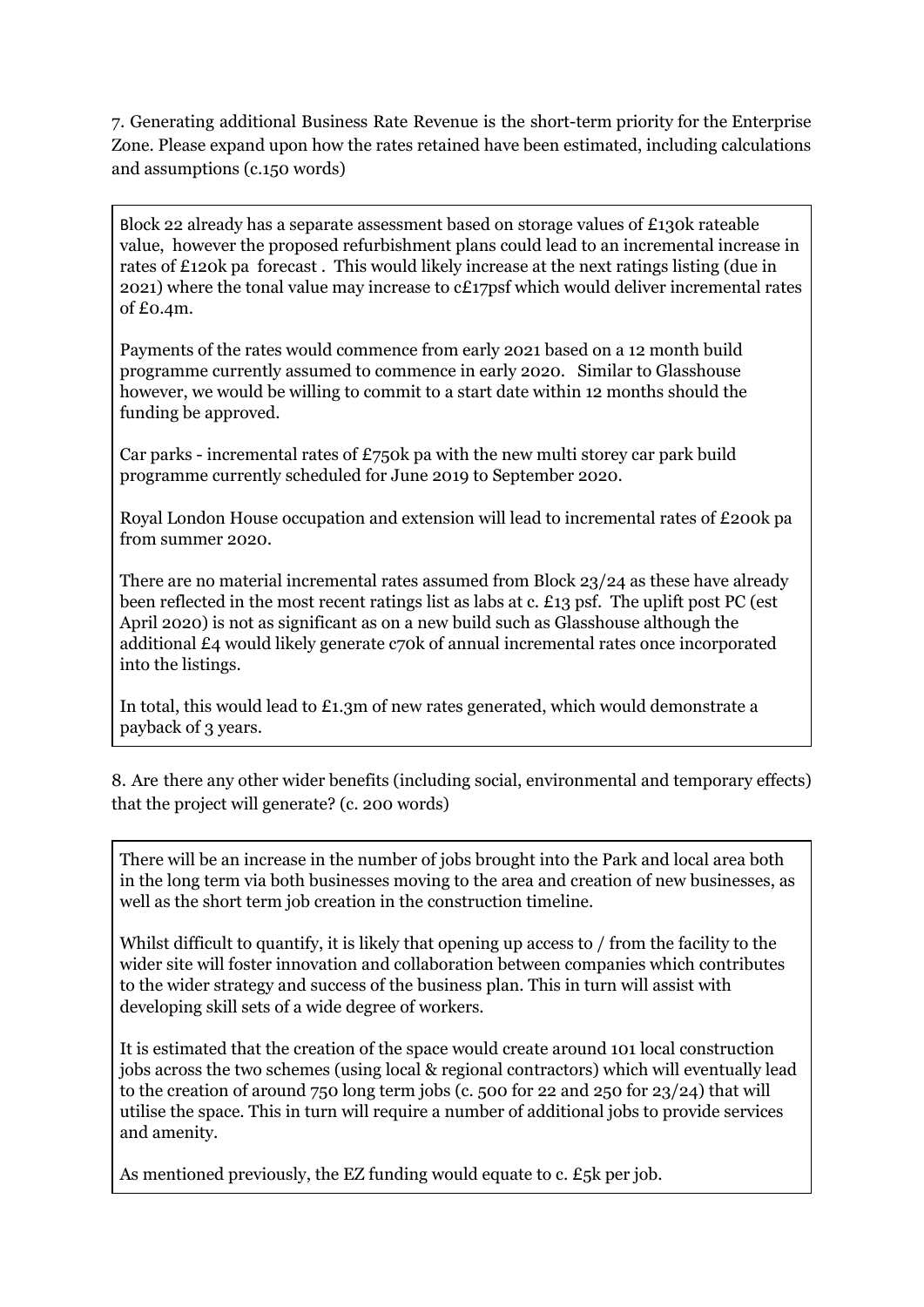Other local benefits would include raising the overall profile of Alderley Park that a flagship laboratory scheme such as Block 22 & 23/24 would bring. To accentuate this further, it is anticipated that the high end science occupiers that would be attracted would further improve this. Speculatively bringing a scheme forward of this significance in a rural location, albeit in an established business park, would add to and improve upon market confidence. This in turn would improve the viability of future schemes with improved values and return.

9. Please demonstrate that the benefits of the project are additional, i.e. that the intervention does not simply displace other existing activity or would have been smaller or of a lower quality. (c. 150 words)

At present no commercial operator would be able to fund this redevelopment in the absence of public sector intervention as there is no direct return associated with the investment (as shown in the appraisal). However, this would not apply to the LEP who can retain the growth in the business rates that would be delivered.

This would, in turn, assist with the wider growth strategy that will be a range of space offered to occupiers.

Both Blocks 22 & Blocks 23/24 provides an opportunity to deliver a level of space that would serve the current level of demand. If we looked to reduce the overall cost (and therefore overall requirement) this would either be done by reducing the quality of the space, which in turn would create a barrier to occupiers wanting to utilise the site, or by reducing the quantum of space, which wouldn't satisfy the demand that there currently is.

Blocks 22 and 23 & 24 are simply unlettable and undeliverable without the MSCP and vice versa, so an allocation of costs needs to be attributed to the MSCP to justify the initial expenditure. Without this parking provision (given the limited transport links) customers would be unwilling to take either lab or write up space. Hence an allocation of funds from each of the schemes.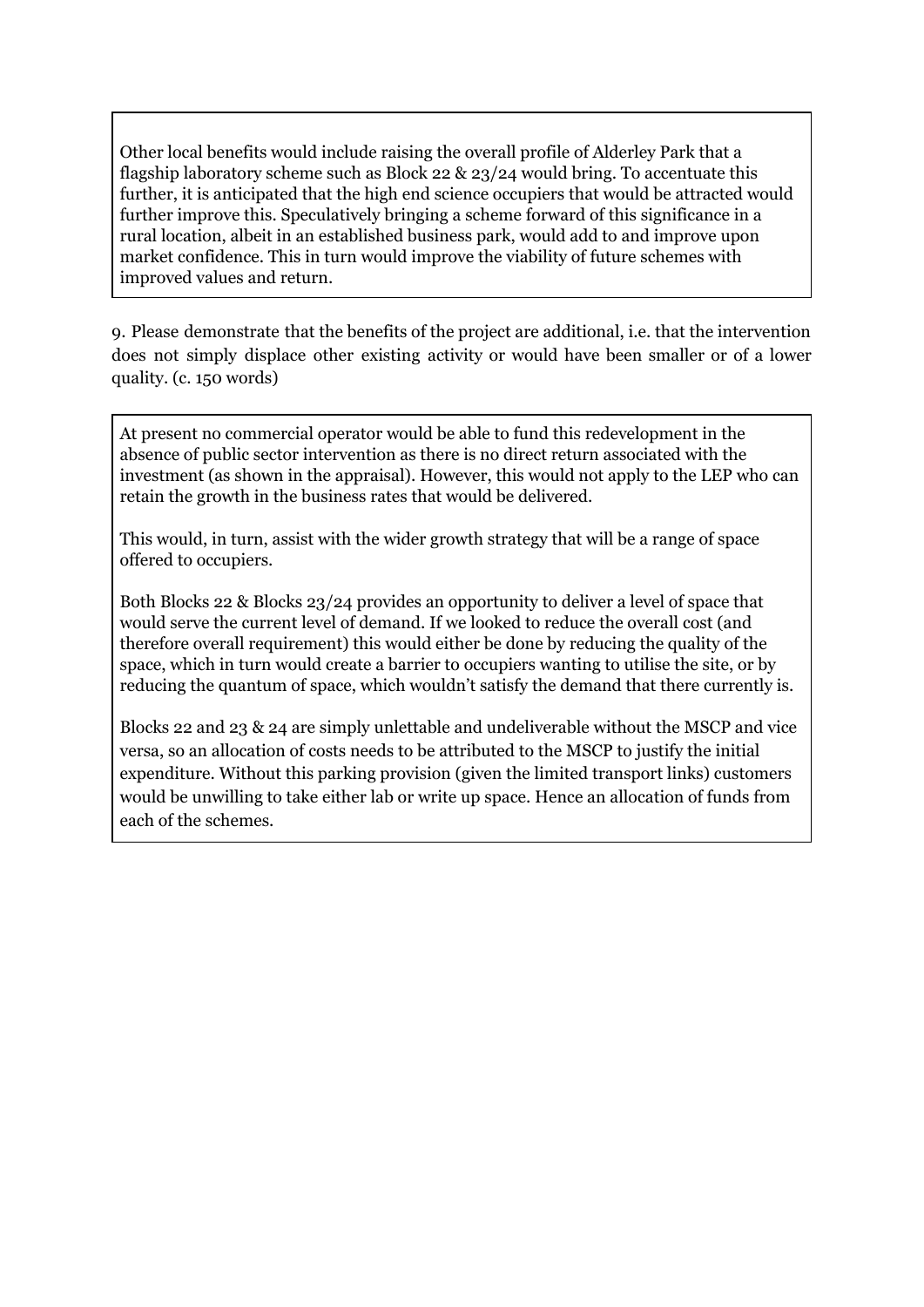## **Part 3 – Commercial Case**

10. Please describe how the project would be delivered and identify the key stakeholders. Please include who will act as Project Manager, how construction will be procured etc. (c. 300 words)

The redevelopment of Block 22 and Blocks 23/24 will be delivered via a traditional procurement route with all detailed and technical designs being completed prior to a competitive tender exercise.

The key design team behind both schemes consist of:

- Fairhursts Design Group acting as lead architect and principal designer;
- Booth King Partnership (BKP) as structural and civil engineers;
- Hilson Moran as mechanical and electrical engineers;
- Assent Building Control advising on regulatory matters; and,
- Richard Boothroyd & Associates (RBA) delivering quantity surveying and contract administration services.

In addition to the above, a variety of other specialists and consultants will play a smaller but still significant part in ensuring the developed designs for the scheme are in fitting with the Alderley Park's impeccable, precedential standards.

The project will be managed from inception to completion by Bruntwood's Building & Construction division who will report into Alderley Park Ltd (the client). Alderley Park Ltd are supported in this role by the likes of BioCity and MSP from a scientific facility perspective and Bruntwood's development team from a real estate angle.

Whilst a selection of potential principal contractors has not yet been compiled for the redevelopment of Block 22 & 23/24, the intention is to tender each project to 4 or 5 contractors who are competent and experienced in works of a similar nature and scale – i.e. £7m-12m construction and refurbishment projects involving commercial laboratory provisions. The construction contract is likely to be standard form JCT Standard Building Contract (SBC) with tailored amendments.

We currently have a high level estimated programme which forecasts that once the full design work has been completed (20 weeks), there will be a tender period of between 8-12 weeks, with the construction phase taking circa 9-12 months.

Drawdown of the grant will be conditional of the procurement of the building contract once the certainty on costs has been frozen. This will ensure a clear commitment to the balance of funding required to deliver the scheme.

11. Please demonstrate that you and the key stakeholders each have the appropriate capacity, capability, systems and expertise to deliver the intervention successfully. This could include examples of similar projects completed elsewhere (c. 200 words)

The Bruntwood team have worked with a number of these stakeholders across a number of projects both at Alderley Park and across the Bruntwood/MSP portfolio. Projects range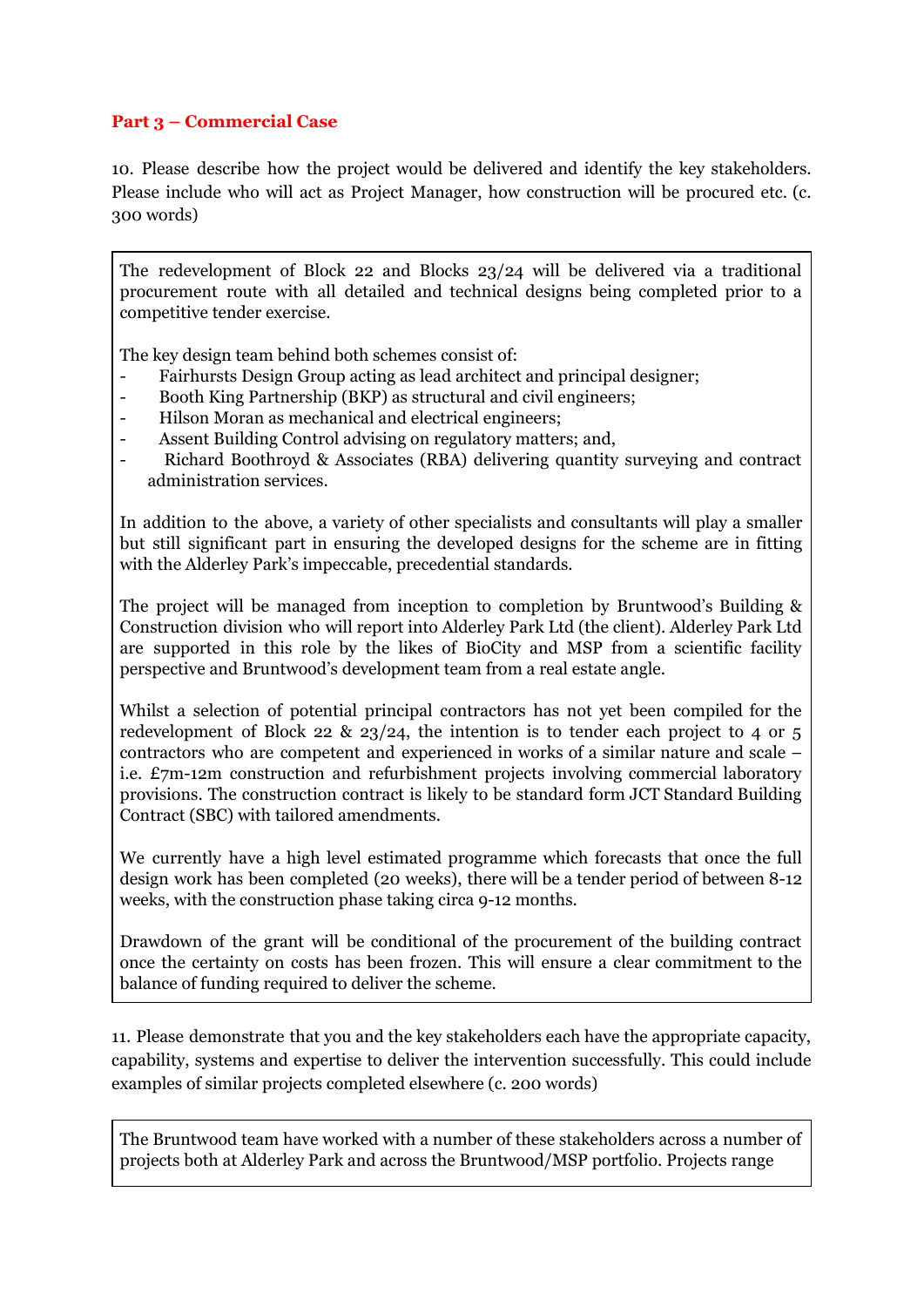from city centre developments such as Neo and Union, to projects on the Manchester Corridor including the Bright Building and Citylabs, to buildings such as Cornerblock and Platform in Birmingham and Leeds respectively.

12. If procuring external partners for this project, please confirm and demonstrate that procurement will comply with public procurement requirements. (c 100 words)

No external funding partners outside the Alderley Park ltd company will be procured.

However for the purposes of construction, we will undertake a rigid tender process tp determine the contractor, which will be done in an open & transparent manner.

13. Please indicate how your project complies with the necessary regulations and requirements with regard to: (approx. 100 words)

- A. State Aid
- B. Legals (e.g. lease agreements, evidence of freehold and/or Memorandum of Understanding)
- C. Planning or other consents
- D. Other (please specify)

Please see the attached note on state aid which details our stance.

Alderley Park Ltd own the full freehold for the wider Alderley Park site and the block in question therefore no further permissions from landowners are needed.

Planning consent will be required but this will be reasonably minor in materiality as it will simply be changing two facades of the building (the introduction of glazing).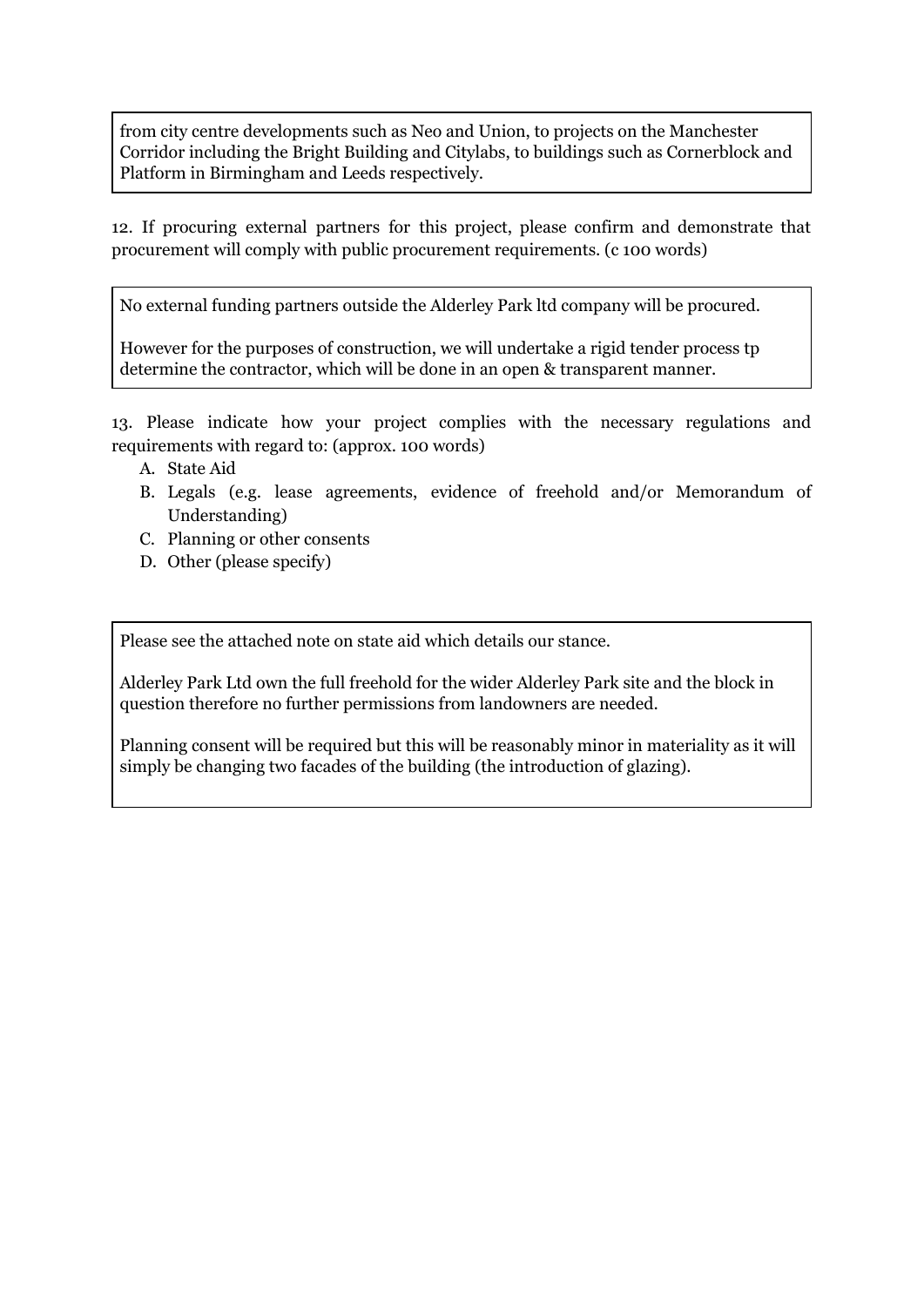## **Part 4 – Financial Case**

14. Provide a summary of the anticipated project costs, funding by source and revenue (adding additional lines as required). The figures should be supported by a development appraisal and evidence of costs where appropriate.

| <b>Project</b><br><b>Item</b>   | <b>Confirme</b><br>d or<br><b>Estimated</b> | 20<br>17<br>$\sqrt{ }$<br>18 | $\overline{\mathbf{2}}$<br>$\mathbf{o}$<br>1<br>8<br>19 | 2019 / 20                | 2020/<br>21              | 2021<br>/22              | <b>Fut</b><br>ure<br>Yea<br>rs | <b>Total</b>                   |
|---------------------------------|---------------------------------------------|------------------------------|---------------------------------------------------------|--------------------------|--------------------------|--------------------------|--------------------------------|--------------------------------|
| <b>Costs</b>                    |                                             |                              |                                                         |                          |                          |                          |                                |                                |
| Construction                    | Estimated                                   |                              |                                                         | $\overline{\phantom{a}}$ | 10.5m                    | 7.3 <sub>m</sub>         |                                | £17.8m                         |
| Fees                            | Estimated                                   |                              |                                                         | $\overline{\phantom{a}}$ | 2m                       |                          |                                | £2m                            |
| <b>Total Costs</b>              |                                             |                              |                                                         | $\overline{\phantom{a}}$ | 12.5m                    | 7.3 <sub>m</sub>         |                                | £19.8m                         |
| <b>Funding</b>                  |                                             |                              |                                                         |                          |                          |                          |                                |                                |
| <b>Total EZ</b><br>Request      |                                             |                              |                                                         | $\overline{\phantom{a}}$ | £2.7 $m$                 | £1.3m                    |                                | £4m                            |
| <b>Other Public</b><br>Sector   |                                             |                              |                                                         |                          | $\overline{\phantom{0}}$ | $\overline{\phantom{0}}$ |                                |                                |
| <b>Private Sector</b>           |                                             |                              |                                                         | $\overline{\phantom{a}}$ | £9.8m                    | £6m                      |                                | £15.8m                         |
| <b>Total Project</b><br>Funding |                                             |                              |                                                         | ٠                        | £12.5m                   | £7.3m                    |                                | £19.8m                         |
| <b>Revenue</b>                  |                                             |                              |                                                         |                          |                          |                          |                                |                                |
|                                 |                                             |                              |                                                         |                          |                          |                          |                                |                                |
| Total<br>Revenue                |                                             |                              |                                                         |                          |                          |                          |                                | Please<br>see<br>appraisa<br>l |

**Provide any supporting information here including evidence/confirmation of any matched funding.**

**Please provide a copy of your development appraisal and any supporting cost schedules.**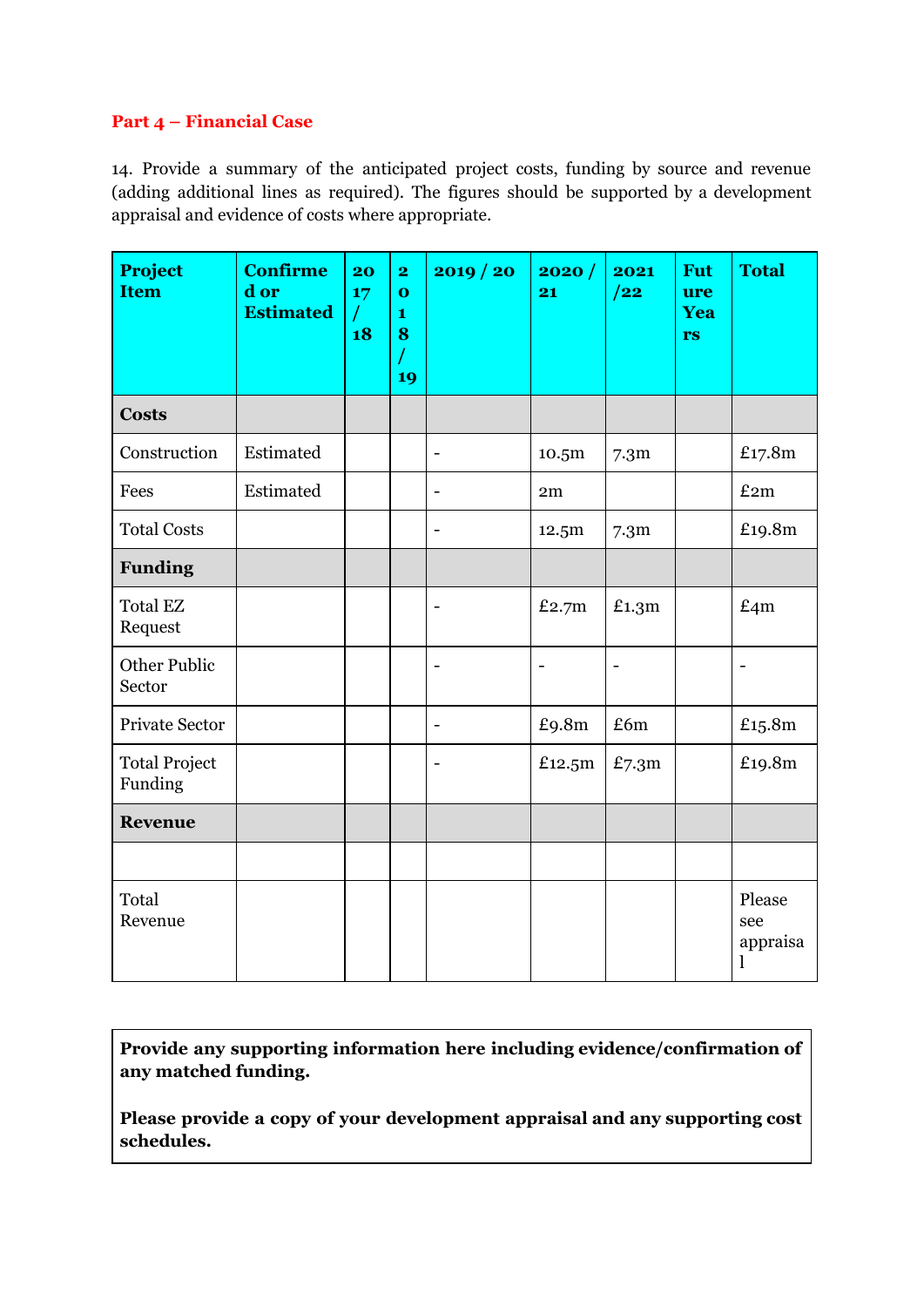15. Please explain why EZ funding is necessary, for example due to a funding gap, and how the project will ensure the minimum cost to the EZ (c. 250 words).

As outlined above the high cost of both the initial strip out, demolition and re-alignment of the existing facilities and supporting infrastructure alongside the fit out costs have led to a deterioration in the financial appraisal and therefore a delay in the project whilst solutions are explored. The development appraisal has been shared on an open book basis which clearly demonstrates that EZ funding is required to deliver the scheme based on a typical commercial appraisal.

As documented in the cover note, Bruntwood typically appraise schemes on a 15% internal rate of return on it's equity investment, with this scheme falling well short of what is required (currently 8%).\*

As there is of course a finite pot of equity which a number of projects are competing for, it would determine that this return in isolation would be insufficient to secure the equity required to deliver the scheme.

With EZ funding of c.  $\text{\pounds}4m$  ( $\text{\pounds}1.2m$  for 22 &  $\text{\pounds}2.8m$  for 23/24), it would likely mean that both projects would come much closer to achieving the required thresholds that will enable us to continue with the scheme.

Bruntwood are comfortable that enough market demand exists to an extent that with EZ funding commitment we would undertake both schemes on a speculative basis given its importance to the wider site plan.

As alluded to both the cover note and this document, a reduction in hurdle rate would still see us struggle to bring the scheme forward as the scheme would be competing for a finite pot of equity with other schemes in the Bruntwood pipeline.

\* the accompanying appraisal demonstrates that in order for the scheme t0 achieve 15% IRR, there is a £1.2m and £2.8m gap for 22  $\&$  23/24 respectively. This is predicated on life cycle costs, against the rent that would be achieved over the lifetime of the investment, less any major servicing costs such as service & estate charges and rates (during void periods), agent & legal fees, Bruntwood management fees (typically 3% of rent which covers staffing costs).

16. Has consideration been given to other alternative sources of funding which could be accessed to support this project? E.g. Commercial loan; Transport for North/Highways England; government funding in response to Energy Strategy or Industrial Strategy. If so, why have they been discounted?

Evergreen works best where there is a viable scheme which cannot proceed but for the availability of finance. In this instance, the challenge is the viability gap - hence the need for EZ investment. This would be similar for other forms of recyclable investment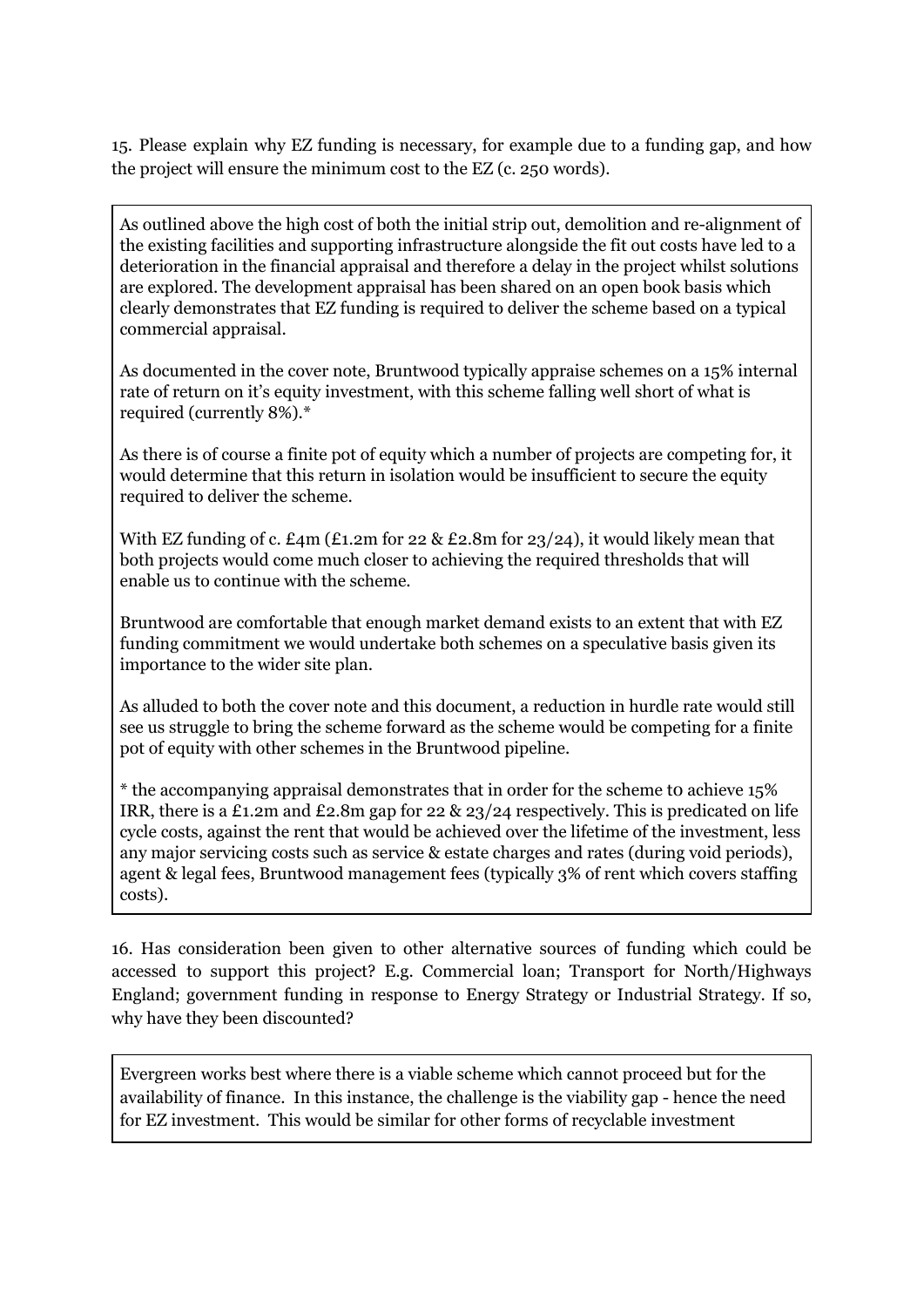funding. EZ funding works well since, whilst it is recyclable, the repayment comes from either the developer or the customer post PC which allows the scheme to come forward.

We would be unlikely to take development finance on this particular scheme (in addition to the EZ funding) since AP already has bank facilities that are secured via a first charge across the site in favour of the banks. Given that the funding is already there from Group equity sources, then the complexity and delay in putting in place loan and inter creditor agreements does not justify the capital involved.

17. Can you confirm and demonstrate that there is sufficient capability to meet the financial requirements and liabilities that flow from receipt of EZ support (e.g. to fund cash flow ahead of grant and to meet any cost overruns). (c. 200 words)

Bruntwood Scitech is the controlling vehicle behind Alderley Park Holdings and as such, is the ultimate project sponsor. Bruntwood SciTech is part of the Bruntwood Group and is a joint venture between Bruntwood and Legal and General. Bruntwood SciTech has hugely impressive growth plans with aspirations to have value at over £1.bn within 5 years, which provides some assurance as to the solvency of the Bruntwood Group and SciTech itself.. The project cash flows have been modelled as part of the shared scheme appraisal and clearly demonstrate the sources and uses of funding during the construction period, recognising that cash flows will need to be funded before grant drawdown. It is intended that the construction contract will be let before drawing down of LEP monies which will mitigate the likelihood of cost overruns. There will be regular monitoring and reporting of progress so that any potential issues or overruns are identified and mitigated at any early stage.

As the cover note suggests, Bruntwood and APL would offer both a completion guarantee and a cost overrun guarantee to be built into the agreement via an appropriate guarantor from within the Bruntwood structure.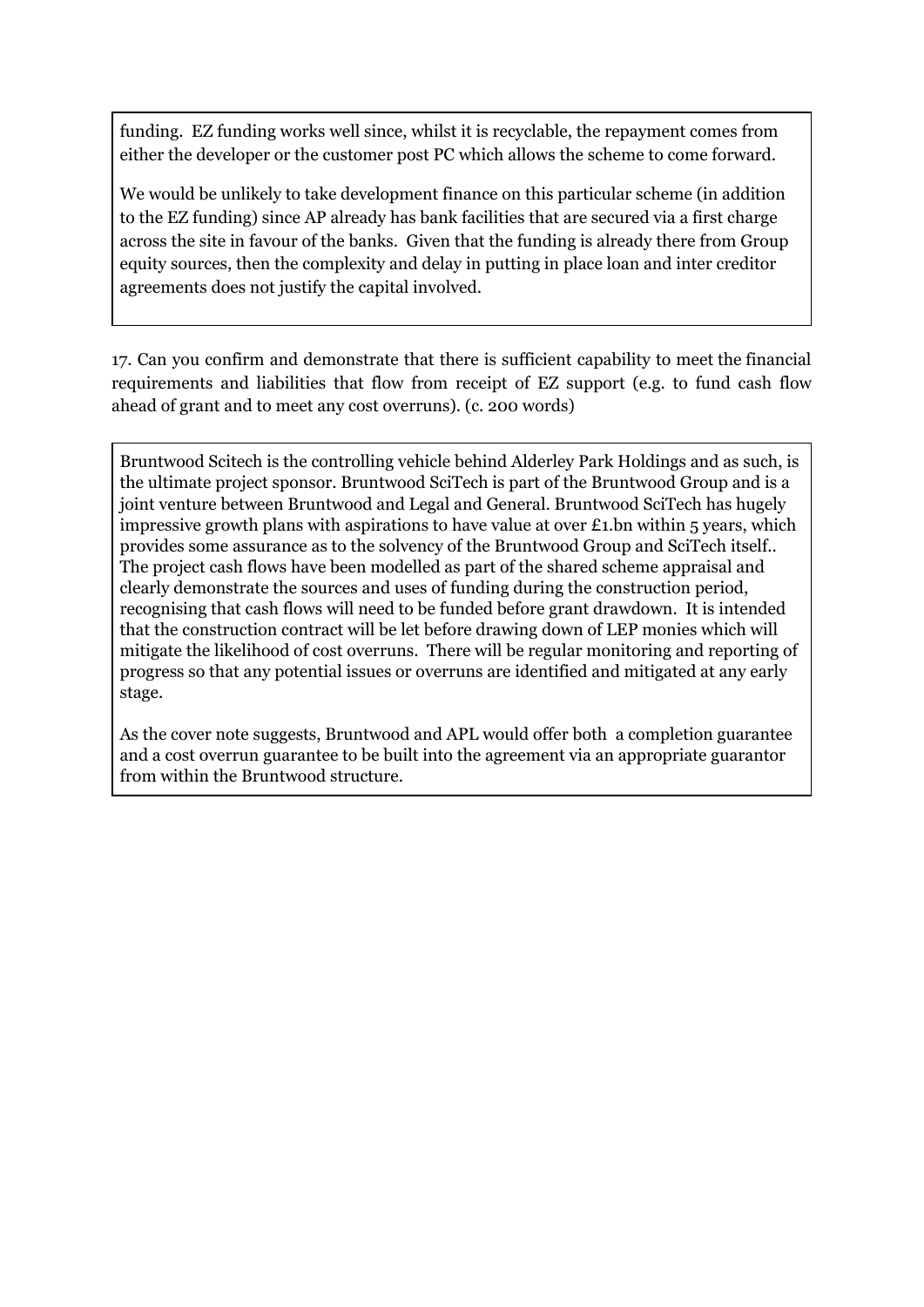# **Part 5 – Management Case**

18. Please provide a programme for the project and insert the indicative timescales for the key project milestones in the table below:

| <b>Block 22</b>                                    | <b>Indicative Timescale</b>               |
|----------------------------------------------------|-------------------------------------------|
| <b>Submission of Outline Business Case</b>         | 1/5/2019                                  |
| <b>Funding Approvals</b>                           | 1/9/2019                                  |
| Appointment of preferred developer /<br>contractor | 1/5/2020                                  |
| Planning and other statutory approvals             | 1/9/2019                                  |
| <b>Work Commences</b>                              | 1/6/2020                                  |
| Work complete                                      | $1/6/2021$ (phase 1) $1/1/2022$ (phase 2) |
| Final financial claim date                         | $1/6/2021$ (phase 1) $1/1/2022$ (phase 2) |

| <b>Block 23 &amp; 24</b>                           | <b>Indicative Timescale</b>               |
|----------------------------------------------------|-------------------------------------------|
| <b>Submission of Outline Business Case</b>         | 1/5/2019                                  |
| <b>Funding Approvals</b>                           | 1/9/2019                                  |
| Appointment of preferred developer /<br>contractor | 1/5/2020                                  |
| Planning and other statutory approvals             | 1/9/2019                                  |
| <b>Work Commences</b>                              | 1/6/2020                                  |
| Work complete                                      | $1/6/2021$ (phase 1) $1/1/2022$ (phase 2) |
| Final financial claim date                         | $1/6/2021$ (phase 1) $1/1/2022$ (phase 2) |

19. What are the top five risks of your project and how do you anticipate to mitigate them?

| <b>Risk Register</b> | (H/M) | (H/M/L) | Impac   Likelihoo   Risk Mitigation | <b>Action</b><br><b>Owner</b> |
|----------------------|-------|---------|-------------------------------------|-------------------------------|
|                      |       |         |                                     |                               |